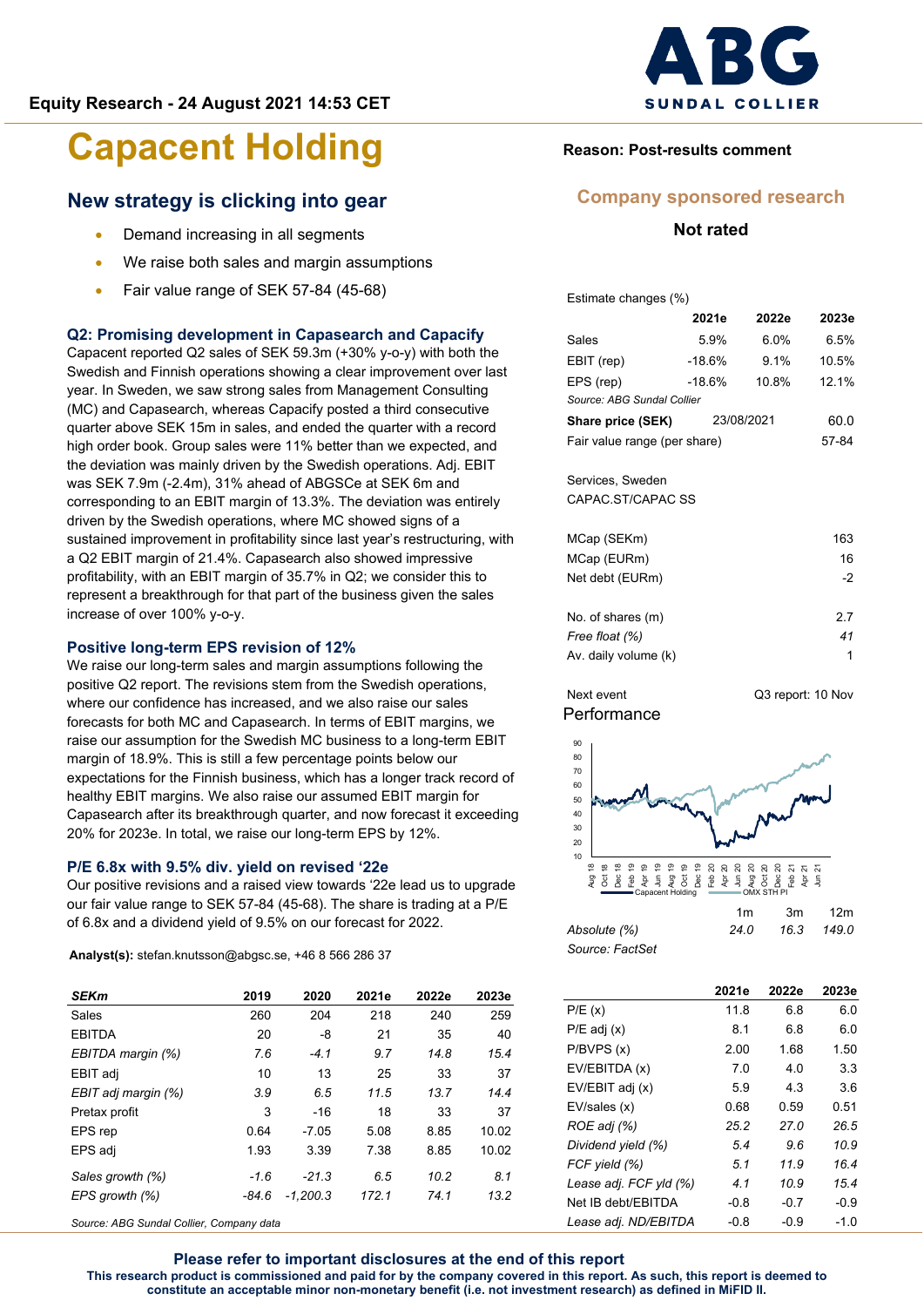#### **Company description**

Capacent is a management consulting company concentrated on corporate consulting, mainly focusing on improving customer profitability and cash flow. The company offers business-oriented consulting aiming, to deliver measurable results, from setting strategies to implementation and follow-ups. Capacent has a Nordic presence and a high level of involvement in customer operations. The customer base is broad in terms of number of customers and sectors represented.



**Annual sales and adj. EBIT margin**

*Source: ABG Sundal Collier, Company data*





*Source: ABG Sundal Collier, FactSet*

**Lease adj. net debt and ND/EBITDA**



*Source: ABG Sundal Collier, Company data*

#### **Risks**

Capacent is dependent on continuing demand for its services from current and new customers. Moreover, a tougher climate for hiring new consultants would affect Capacent's organic growth. Furthermore, the Finnish operations are more volatile than the other divisions due to more performance-based earnings. This means that on a quarterly basis, operations can be significantly more volatile than the rest of the group.



**Quarterly sales and adj. EBIT margin**

*Source: ABG Sundal Collier, Company data*

**EPS estimate changes, 2022e, SEK**



*Source: ABG Sundal Collier, FactSet*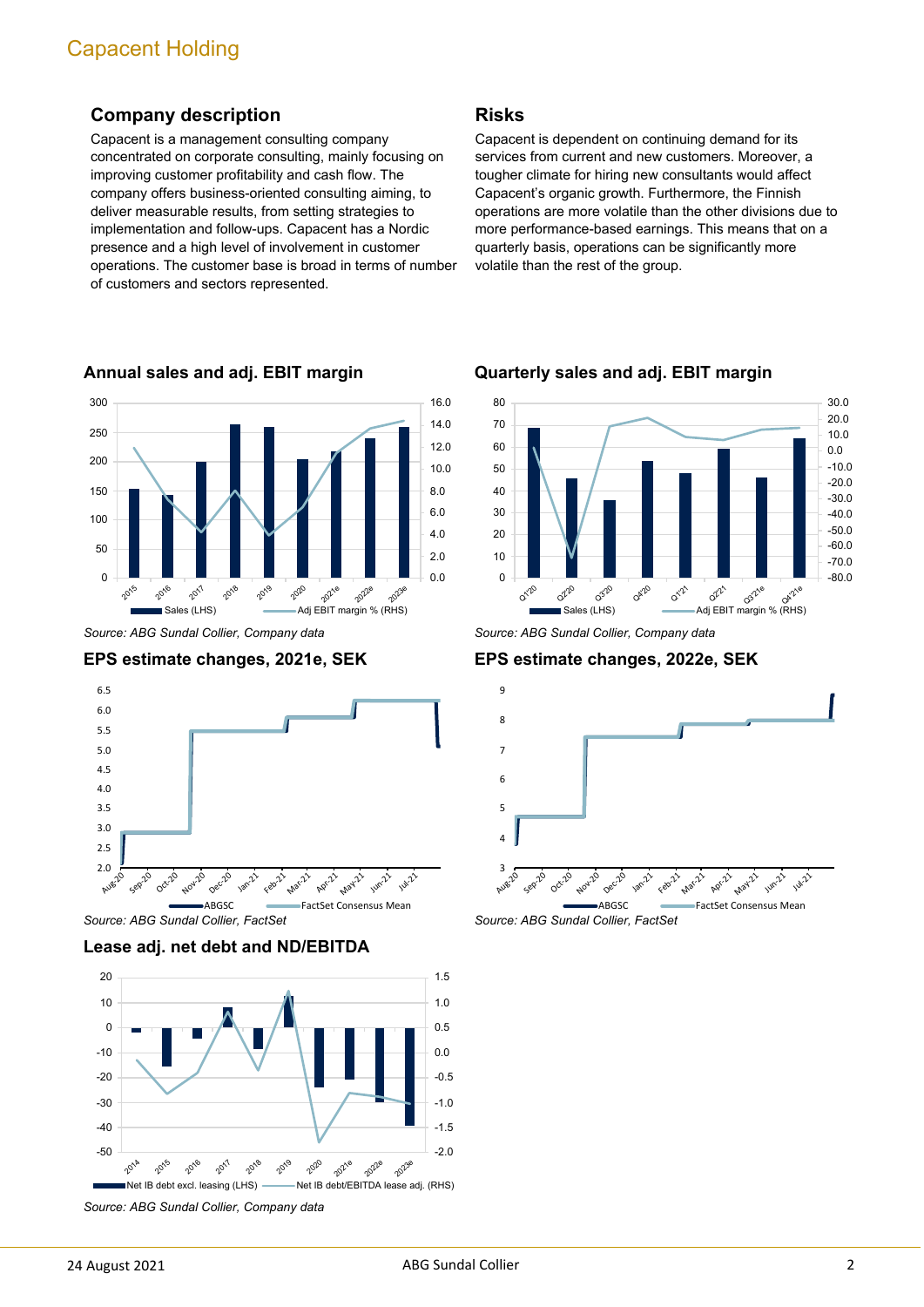# **Deviation and forecast changes**

| <b>SEKm</b>                              |          |         |                  |                   |
|------------------------------------------|----------|---------|------------------|-------------------|
| P&L                                      | Q2'20    | Q2'21   | Q2'21e           | Diff vs. ABGSC    |
| <b>Net sales</b>                         | 45.8     | 59.3    | 53.2             | 11%               |
| Other income                             | 0.8      | 0.1     | 0.0              |                   |
| Other external costs                     | $-21.7$  | $-30.2$ | $-26.6$          | 14%               |
| Personnel costs                          | $-25.5$  | $-20.6$ | $-20.0$          | 3%                |
| Other costs                              | $-28.4$  | $-6.3$  | 0.0              |                   |
| -of which non-recurring items            | $-28.3$  | $-6.3$  | 0.0              |                   |
| <b>EBITDA</b>                            | $-29.0$  | 2.2     | 6.6              | $-66%$            |
| Adj. EBITDA                              | $-0.6$   | 8.5     | 6.6              | 28%               |
| Depreciation                             | $-1.8$   | $-0.6$  | $-0.6$           |                   |
| Impairment                               | 0.0      | 0.0     | 0.0              |                   |
| <b>EBIT</b>                              | $-30.8$  | 1.6     | 6.0              | $-73%$            |
| Adj. EBIT                                | $-2.4$   | 7.9     | 6.0              | 31%               |
| <b>Net Financials</b>                    | 0.3      | $-0.5$  | $-0.1$           |                   |
| Profit before tax                        | $-30.5$  | 1.1     | 6.0              |                   |
| Tax                                      | 0.1      | $-0.3$  | $-1.2$           |                   |
| <b>NCI</b>                               | $-0.1$   | 0.2     | $-0.3$           |                   |
| Net profit discontinued                  | $-9.2$   | 0.0     | 0.0              |                   |
| Net income (to shareholders)             | $-39.6$  | 0.7     | 4.5              | $-85%$            |
|                                          |          |         |                  |                   |
| <b>EPS</b>                               | $-14.6$  | 0.3     | 1.6              | $-85%$            |
|                                          |          |         |                  |                   |
|                                          |          |         |                  |                   |
| Growth                                   |          |         |                  |                   |
| Sales growth y-o-y                       | $-32.4%$ | 29.5%   | 16.3%            | 13.2pp            |
|                                          |          |         |                  |                   |
| <b>Margins</b>                           |          |         |                  |                   |
| Adj. EBITDA margin                       | $-63.3%$ | 3.8%    | 12.5%            | $-8.7pp$          |
| Adj. EBIT margin                         | $-5.3%$  | 13.3%   | 11.3%            | 2.0 <sub>pp</sub> |
|                                          |          |         |                  |                   |
|                                          |          |         |                  |                   |
| Sales per division                       |          |         |                  |                   |
| Sweden                                   | 39.5     | 49.7    | 43.9             | 13%               |
| Finland                                  | 6.2      | 9.5     | 9.3              | 2%                |
| Total                                    | 45.8     | 59.3    | 53.2             | 11%               |
|                                          |          |         |                  |                   |
| Adj. EBIT per division                   |          |         |                  |                   |
| Sweden                                   | $-0.9$   | 8.4     | 5.3              | 59%               |
| Finland                                  | 0.5      | 2.2     | $2.2\phantom{0}$ | $-1%$             |
|                                          |          |         |                  |                   |
| Adj. EBIT margin                         |          |         |                  |                   |
| Sweden                                   | $-2.2%$  | 16.9%   | 12.1%            | 4.8pp             |
| Finland                                  | 7.3%     | 23.3%   | 22.0%            | 1.3pp             |
| Source: ABG Sundal Collier, company data |          |         |                  |                   |

#### **Forecast changes**

| -<br><b>SEKm</b>                          |       | <b>Old forecast</b> |       |       | <b>New forecast</b> |       | Change            |                   |                   |  |
|-------------------------------------------|-------|---------------------|-------|-------|---------------------|-------|-------------------|-------------------|-------------------|--|
| P&L                                       | 2021e | 2022e               | 2023e | 2021e | 2022e               | 2023e | 2021e             | 2022e             | 2023e             |  |
| Net sales                                 | 205.6 | 226.4               | 243.7 | 217.7 | 240.0               | 259.5 | 5.9%              | 6.0%              | 6.5%              |  |
| Adj. EBITDA                               | 25.4  | 32.7                | 36.5  | 27.4  | 35.4                | 40.0  | 7.8%              | 8.4%              | 9.7%              |  |
| Adj. EBIT                                 | 23.0  | 30.2                | 33.9  | 25.0  | 32.9                | 37.4  | 8.6%              | 9.1%              | 10.5%             |  |
| Net income                                | 17.0  | 21.7                | 24.3  | 13.5  | 24.0                | 27.2  | $-20.7%$          | 10.8%             | 12.1%             |  |
| Adj EBITDA margin                         | 12.4% | 14.4%               | 15.0% | 12.6% | 14.8%               | 15.4% | 0.2 <sub>pp</sub> | 0.3 <sub>pp</sub> | 0.5 <sub>pp</sub> |  |
| Adj. EBIT margin                          | 11.2% | 13.3%               | 13.9% | 11.5% | 13.7%               | 14.4% | 0.3 <sub>pp</sub> | 0.4 <sub>pp</sub> | 0.5 <sub>pp</sub> |  |
| Net margin<br>$\sim$ $\sim$ $\sim$ $\sim$ | 8.3%  | 9.6%                | 10.0% | 6.2%  | 10.0%               | 10.5% | $-2.1$ pp         | 0.4 <sub>pp</sub> | 0.5 <sub>pp</sub> |  |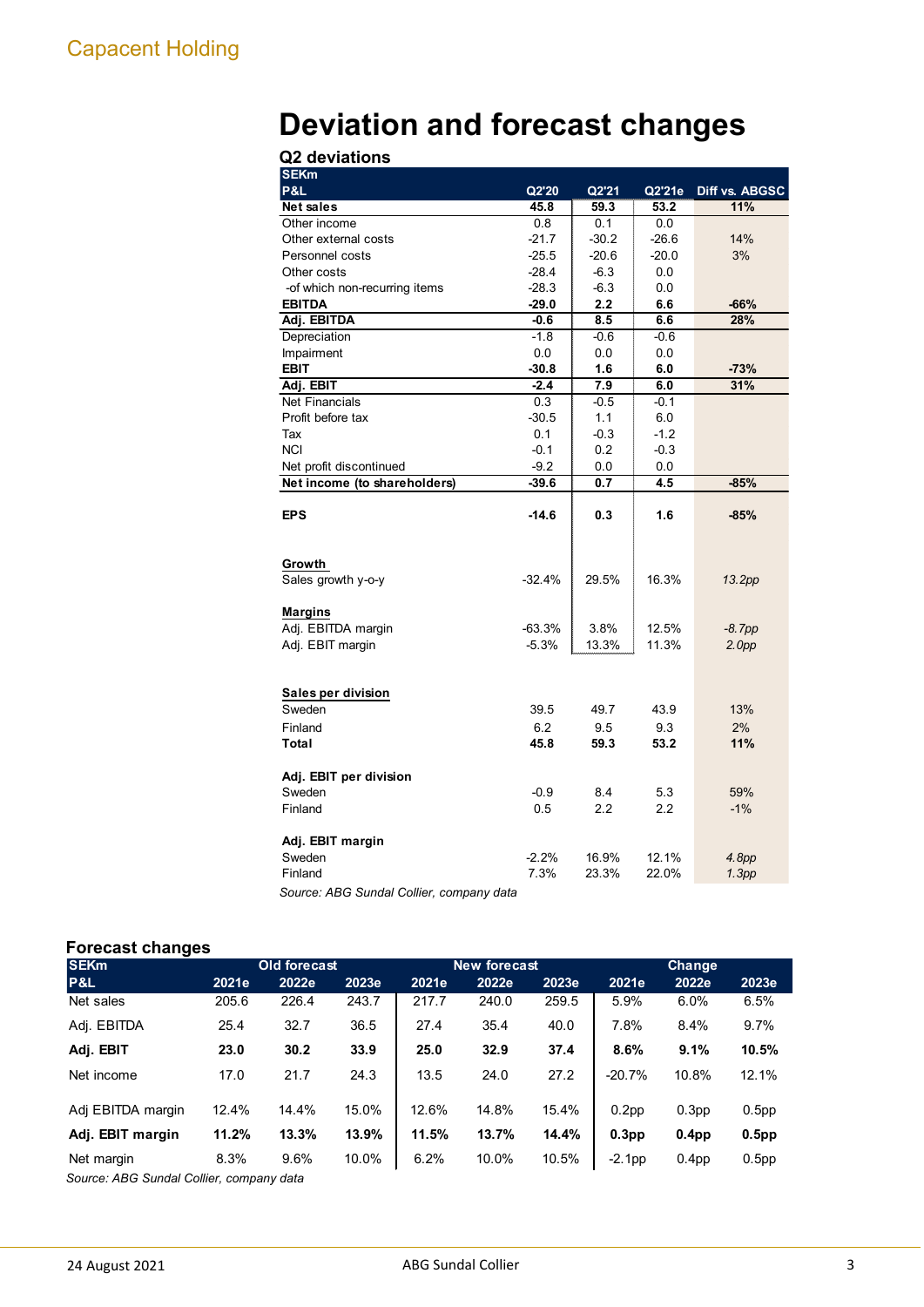## **Valuation**

#### **Peer group**

| ້<br><b>Company</b>       | Market     |        | Sales growth (%) |             |      | EV/Sales (x) |     |      | EV/EBITDA(x) |      |      | EV/EBIT(x) |       |      | P/E(x)      |      |      | Dividend yields |       |              |             | 3-year CAGR ('19-'22e) |
|---------------------------|------------|--------|------------------|-------------|------|--------------|-----|------|--------------|------|------|------------|-------|------|-------------|------|------|-----------------|-------|--------------|-------------|------------------------|
| <b>Consulting firms</b>   | cap (SEKm) | 2020   |                  | 2021e 2022e | 2020 | 2021e 2022e  |     | 2020 | 2021e 2022e  |      | 2020 | 2021e      | 2022e | 2020 | 2021e 2022e |      | 2020 | 2021e           | 2022e | <b>Sales</b> | <b>EBIT</b> | EPS                    |
|                           |            |        |                  |             |      |              |     |      |              |      |      |            |       |      |             |      |      |                 |       |              |             |                        |
| Addnode                   | 9.744      | 11%    | $-1%$            | 4%          | 2.6  | 2.7          | 2.6 | 22.0 | 20.3         | 19.4 | 31.4 | 29.8       | 27.8  | 33.1 | 30.8        | 29.2 | 0.8% | 0.9%            | 1.0%  | 5%           | 18%         | 28%                    |
| <b>Eurocon Consulting</b> | 187        | $-6%$  | 9%               | na          | 1.0  | 0.9          | 0.8 | 8.6  | 6.9          | 5.8  | 17.0 | 11.3       | 8.8   | 22.1 | 13.9        | 11.1 | 4.0% | 4.9%            | 5.9%  | 3%           | 70%         | 58%                    |
| eWork Group               | 1,205      | $-3%$  | 7%               | 8%          | 0.1  | 0.2          | 0.1 | 10.3 | 12.4         | 12.3 | 13.3 | 15.6       | 15.4  | 17.3 | 20.0        | 20.1 | 5.6% | 3.8%            | 4.0%  | 4%           | 7%          | 10%                    |
| Know it                   | 5.780      | 1%     | 16%              | 5%          | 1.7  | 1.4          | 1.4 | 13.7 | 11.9         | 11.4 | 17.1 | 14.9       | 14.0  | 21.7 | 19.5        | 18.8 | 2.4% | 2.3%            | 2.5%  | 7%           | 8%          | 8%                     |
| <b>Rejlers</b>            | 2,544      | $-2%$  | 7%               | 4%          | 1.2  |              | 1.1 | 8.7  | 10.2         | 9.3  | 15.2 | 22.6       | 19.0  | 51.1 | 22.0        | 21.6 | 0.0% | 1.7%            | 1.9%  | 3%           | 10%         | 11%                    |
| Semcon                    | 2.025      | $-12%$ | 2%               | 7%          | 1.1  |              | 1.0 | 10.1 | 8.2          | 7.8  | 11.5 | 10.4       | 9.7   | 15.5 | 15.1        | 13.9 | 1.5% | 4.4%            | 3.3%  | $-1%$        | 8%          | 9%                     |
| Tieto                     | 32,027     | 61%    | 1%               | 3%          | 1.5  | 1.5          | 1.4 | 9.2  | 7.9          | 7.6  | 11.5 | 11.4       | 10.8  | 12.4 | 11.7        | 10.8 | 4.9% | 5.5%            | 5.5%  | 18%          | 25%         | 13%                    |
| ÅF                        | 29,512     | $-4%$  | 3%               | 5%          | 1.9  | 1.9          | 1.8 | 15.8 | 14.7         | 13.3 | 23.6 | 21.5       | 18.8  | 26.8 | 22.9        | 19.9 | 1.8% | 2.3%            | 2.5%  | 1%           | 7%          | 3%                     |
| Average                   |            | 6%     | 5%               | 5%          | 1.4  | 1.3          | 1.3 | 12.3 | 11.6         | 10.9 | 17.6 | 17.2       | 15.5  | 25.0 | 19.5        | 18.2 | 2.6% | 3.2%            | 3.3%  | 5%           | 19%         | 21%                    |
| Median                    |            | $-3%$  | 5%               | 5%          | 1.3  | 1.3          | 1.2 | 10.2 | 11.0         | 10.4 | 16.1 | 15.3       | 14.7  | 21.9 | 19.8        | 19.3 | 2.1% | 3.1%            | 2.9%  | 3%           | 9%          | 10%                    |
| Capacent (ABGSCe)         | 164        | $-21%$ | 6%               | 10%         | 0.4  | 0.7          | 0.6 | 4.0  | 5.4          | 4.0  | 5.9  | 6.0        | 4.3   | 10.6 | 8.2         | 6.8  | 9.7% | 5.4%            | 9.5%  | $-3%$        | 70%         | 140%                   |
|                           |            |        |                  |             |      |              |     |      |              |      |      |            |       |      |             |      |      |                 |       |              |             |                        |

*Source: ABG Sundal Collier, company data, FactSet* Capacent above/below (+/-) 678% 27% 92% -71% -47% -52% -61% -51% -61% -63% -61% -71% -52% -59% -65% 358% 75% 227% -177% 662% 1252%



*Source: ABG Sundal Collier, company data*

#### **Indicative price range of SEK 57-84**

We expect a P/E of 6.8x for '22e, which is slightly below the three-year NTM average of 7.9x. An indicative price range of plus/minus one standard deviation from the average indicates SEK 57-84 per share.

The price range will ultimately be determined by the execution of the ongoing restructuring. One could also argue, however, that a successful restructuring would decrease the valuation gap towards the peer group. Currently, Capacent is trading ~59% below the peer group on 2021e P/E.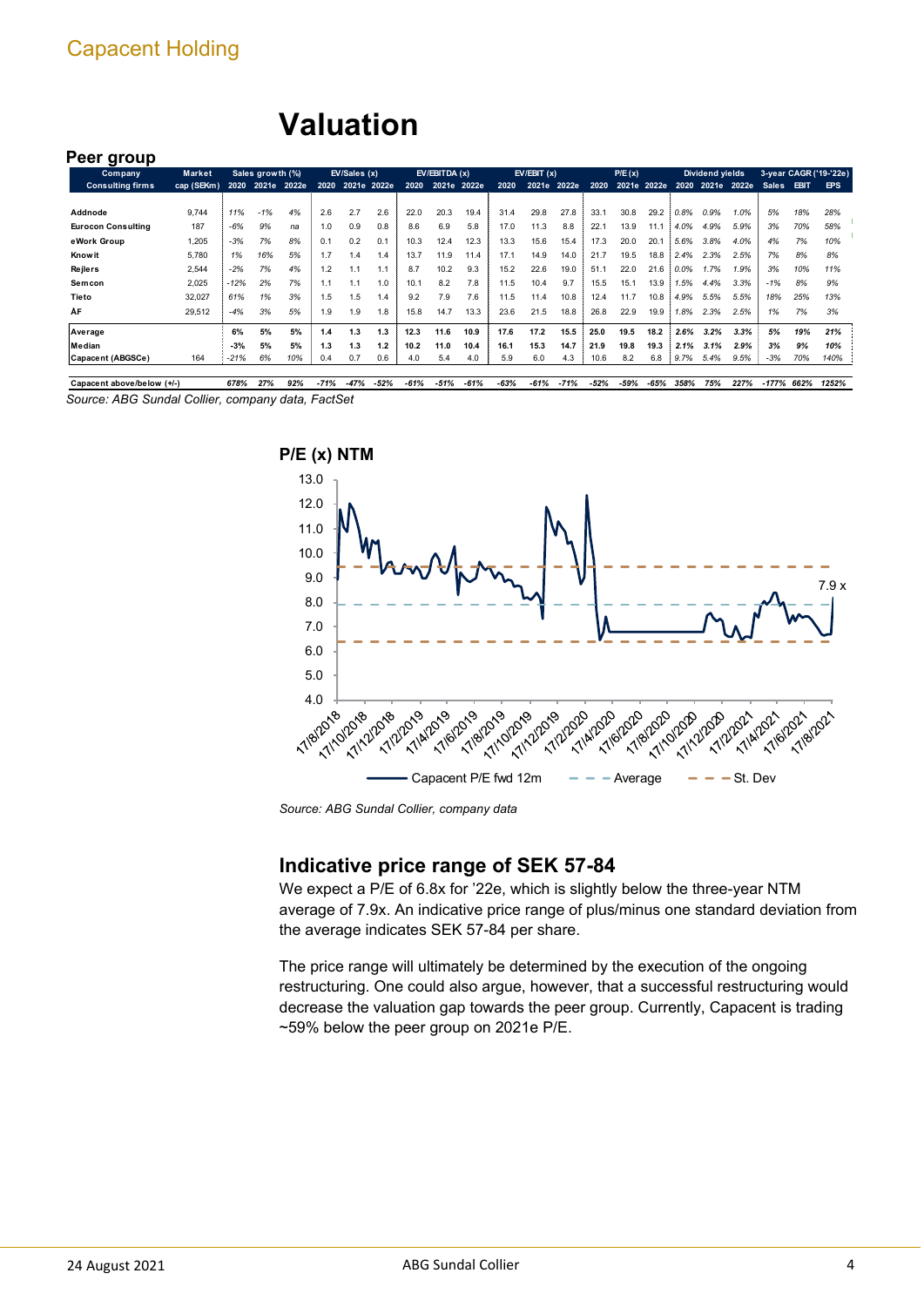# **Quarterly and yearly overview**

| P&L                           | Q1'20        | Q2'20           | Q3'20                | Q4'20                | Q1'21    | Q2'21          | Q3'21e Q4'21e |                | 2016         | 2017         | 2018     | 2019     | 2020                      |          | 2021e 2022e                      | 2023e    |
|-------------------------------|--------------|-----------------|----------------------|----------------------|----------|----------------|---------------|----------------|--------------|--------------|----------|----------|---------------------------|----------|----------------------------------|----------|
| <b>Net sales</b>              | 69.0         | 45.8            | 35.9                 | 53.8                 | 48.1     | 59.3           | 46.3          | 64.0           | 142.9        | 200.4        | 263.8    | 259.7    | 204.5                     | 217.7    | 240.0                            | 259.5    |
| Other income                  | 0.0          | 0.8             | 1.3                  | 0.6                  | 0.2      | 0.1            | 0.0           | 0.0            | 0.7          | 6.8          | 9.6      | 0.1      | 2.7                       | 0.2      | 0.0                              | 0.0      |
| Other external costs          | $-20.3$      | -21.7           | $-15.7$              | $-23.5$              | $-23.6$  | $-30.2$        | $-23.2$       | $-32.0$        | $-20.1$      | $-42.0$      | $-59.3$  | $-55.5$  | $-81.2$                   | $-109.1$ | $-120.0$                         | $-129.7$ |
| Personnel costs               | -43.6        | $-25.5$         | $-15.2$              | $-21.7$              | -19.4    | $-20.6$        | $-19.2$       | $-22.0$        | $-115.6$     | $-112.6$     | $-183.7$ | $-184.6$ | $-106.0$                  | $-81.2$  | $-84.6$                          | $-89.7$  |
| Other costs                   | 0.0          | $-28.4$         | 0.0                  | 0.0                  | $-0.3$   | $-6.3$         | 0.0           | 0.0            | $-0.1$       | 0.0          | 0.0      | 0.0      | $-28.4$                   | $-6.6$   | 0.0                              | 0.0      |
| -of which non-recurring items | 0.0          | $-28.3$         | 0.0                  | 0.0                  | 0.0      | $-6.3$         | 0.0           | 0.0            | 0            | 2.75         | $-3.3$   | $-3.5$   | $-28.3$                   | $-6.3$   | 0.0                              | 0.0      |
| <b>EBITDA</b>                 | 5.2          | -29.0           | 6.2                  | 9.2                  | 4.9      | 2.2            | 4.0           | 10.0           | 10.8         | 12.9         | 30.5     | 19.7     | -8.4                      | 21.1     | 35.4                             | 40.0     |
| Adj. EBITDA                   | 5.2          | $-0.6$          | 6.2                  | 9.2                  | 4.9      | 8.5            | 4.0           | 10.0           | 10.8         | 10.2         | 24.3     | 23.2     | 19.9                      | 27.4     | 35.4                             | 40.0     |
| Depreciation                  | $-3.6$       | $-1.8$          | $-0.6$               | $-0.6$               | $-0.6$   | $-0.6$         | $-0.6$        | $-0.6$         | $-0.5$       | $-1.8$       | $-3.1$   | $-13.0$  | $-6.6$                    | $-2.4$   | $-2.5$                           | $-2.6$   |
| Impairment                    | 0            | 0.0             | 0                    | $\mathbf 0$          | 0        | 0              | $\mathbf{0}$  | $\mathbf{0}$   | 0            | $-5.3$       | $-9.5$   | 0        | 0.0                       | 0.0      | 0.0                              | 0.0      |
| <b>EBIT</b>                   | 1.5          | -30.8           | 5.6                  | 8.6                  | 4.3      | 1.6            | 3.4           | 9.4            | 10.3         | 5.9          | 17.9     | 6.7      | $-15.1$                   | 18.7     | 32.9                             | 37.4     |
| Adj. EBIT                     | 1.5          | $-2.4$          | 5.6                  | 8.6                  | 4.3      | 7.9            | 3.4           | 9.4            | 10.3         | 8.4          | 21.2     | 10.2     | 13.3                      | 25.0     | 32.9                             | 37.4     |
| <b>Net Financials</b>         | $-1.3$       | 0.3             | $-0.1$               | 0.3                  | 0.1      | $-0.5$         | $-0.1$        | $-0.1$         | 0.2          | $-0.9$       | $-1.2$   | $-3.6$   | $-0.8$                    | $-0.6$   | $-0.3$                           | $-0.3$   |
| Profit before tax             | 0.3          | $-30.5$         | 5.4                  | 8.9                  | 4.3      | 1.1            | 3.3           | 9.3            | 10.6         | 5.0          | 16.7     | 3.1      | $-15.9$                   | 18.2     | 32.6                             | 37.1     |
| Tax                           | $-0.1$       | 0.1             | $-1.3$               | $-1.9$               | $-0.9$   | $-0.3$         | $-0.7$        | $-1.9$         | $-2.3$       | $-2.0$       | $-4.7$   | $-0.9$   | $-3.3$                    | $-3.8$   | $-6.7$                           | $-7.6$   |
| <b>NCI</b>                    | 0.1          | $-0.1$          | 0.0                  | 0.0                  | 0.0      | 0.2            | $-0.2$        | $-0.4$         | 0.0          | 0.3          | 0.5      | $-0.4$   | 0.0                       | $-0.5$   | $-1.9$                           | $-2.3$   |
| Net profit discontinued       | 0.0          | $-9.2$          | 0.0                  | 0.0                  | 0.0      | 0.0            | 0.0           | 0.0            | 0.0          | 0.0          | 0.0      | 0.0      | 0.0                       | 0.0      | 0.0                              | 0.0      |
| Net income (to shareholders)  | 0.0          | $-39.6$         | 4.2                  | 7.0                  | 3.4      | 0.7            | 2.4           | 7.0            | 8.2          | 3.3          | 11.5     | 2.6      | $-28.4$                   | 13.5     | 24.0                             | 27.2     |
|                               |              |                 |                      |                      |          |                |               |                |              |              |          |          |                           |          |                                  |          |
| <b>EPS diluted</b>            | 0.0          | -14.6           | 1.5                  | 2.6                  | 1.3      | 0.3            | 0.9           | 2.6            | 3.1          | 1.2          | 4.0      | 1.1      | $-10.4$                   | 5.0      | 8.9                              | 10.0     |
| <b>DPS</b>                    |              |                 |                      |                      |          |                |               |                | 3.0          | 1.0          | 3.0      | 1.0      | 3.5                       | 3.2      | 5.8                              | 6.5      |
|                               |              |                 |                      |                      |          |                |               |                |              |              |          |          |                           |          |                                  |          |
| Growth                        |              |                 |                      |                      |          |                |               |                |              |              |          |          |                           |          |                                  |          |
| Sales growth y-o-y            | $-3.2%$      |                 | -32.4% -25.7% -25.7% |                      | $-30.3%$ | 29.5%          |               |                |              |              |          |          |                           |          |                                  |          |
|                               |              |                 |                      |                      |          |                | 29.2%         | 18.9%          | $-7.2%$      |              |          |          | 40.2% 31.7% -1.6% -21.3%  | 6.5%     | 10.2%                            | 8.1%     |
|                               |              |                 |                      |                      |          |                |               |                |              |              |          |          |                           |          |                                  |          |
| <b>Margins</b>                |              |                 |                      |                      |          |                |               |                |              |              |          |          |                           |          |                                  |          |
| Adj. EBITDA margin            | 7.5%         | -63.3%          | 17.3%                | 17.0%                | 10.2%    | 3.8%           | 8.6%          | 15.6%          | 7.6%         | 5.1%         | 9.2%     | 8.9%     | 9.7%                      |          | 12.6% 14.8% 15.4%                |          |
| Adj. EBIT margin              | 2.2%         | $-5.3%$         | 15.6%                | 16.0%                | 8.9%     | 13.3%          | 7.3%          | 14.7%          | 7.2%         | 4.2%         | 8.0%     | 3.9%     | 6.5%                      |          | 11.5% 13.7% 14.4%                |          |
| Adj. R12 EBIT margin          | 2.8%         | 0.5%            | 4.5%                 | 6.5%                 | 8.7%     | 13.4%          | 11.6%         | 11.5%          |              |              |          |          |                           |          |                                  |          |
|                               |              |                 |                      |                      |          |                |               |                |              |              |          |          |                           |          |                                  |          |
| Sales per division            |              |                 |                      |                      |          |                |               |                |              |              |          |          |                           |          |                                  |          |
| Sweden                        | 44.0         | 39.5            | 31.5                 | 44.2                 | 36.5     | 49.7           | 40.2          | 52.7           | 121.7        | 117.5        | 141.1    | 143.9    | 159.2                     | 179.0    | 195.6                            | 209.9    |
| Finland                       | 7.7          | 6.2             | 4.4                  | 9.6                  | 11.7     | 9.5            | 6.2           | 11.3           | 21.3         | 19.9         | 38.8     | 38.8     | 27.7                      | 38.7     | 44.4                             | 49.6     |
| Total                         | 69.0         | 45.8            | 35.9                 | 53.8                 | 48.1     | 59.3           | 46.3          | 64.0           | 142.9        | 200.4        | 263.8    | 259.7    | 204.5                     | 217.7    | 240.0                            | 259.5    |
|                               |              |                 |                      |                      |          |                |               |                |              |              |          |          |                           |          |                                  |          |
| Adj. EBIT per division        |              |                 |                      |                      |          |                |               |                |              |              |          |          |                           |          |                                  |          |
| Sweden                        | 1.6          | $-0.9$          | 6.0                  | 7.8                  | 1.4      | 8.4            | 3.4           | 8.4            |              | 6.9          | 10.6     | 8.3      | 14.5                      | 21.6     | 29.1                             | 32.5     |
| Finland                       | 0.0          | 0.5             | 1.0                  | 2.8                  | 4.2      | 2.2            | 1.0           | 2.5            |              | 2.0          | 12.2     | 6.5      | 4.2                       | 9.9      | 9.3                              | 10.9     |
|                               |              |                 |                      |                      |          |                |               |                |              |              |          |          |                           |          |                                  |          |
| Adj. EBIT margin per division |              |                 |                      |                      |          |                |               |                |              |              |          |          |                           |          |                                  |          |
| Sweden<br>Finland             | 3.7%<br>0.4% | $-2.2%$<br>7.3% | 19.1%<br>22.2%       | 17.6%<br>28.9% 36.3% | 3.7%     | 16.9%<br>23.3% | 8.5%<br>16.0% | 15.9%<br>22.0% | 8.0%<br>7.8% | 6.6%<br>9.8% | 7.5%     | 5.7%     | 9.1%<br>31.5% 16.8% 15.3% |          | 12.0% 14.9%<br>23.9% 21.0% 22.0% | 15.5%    |

*Source: ABG Sundal Collier, company data*

#### **Sales per business unit Sweden, SEKm**



#### **EBIT margin per business unit Sweden, %**



*Source: ABG Sundal Collier, company data*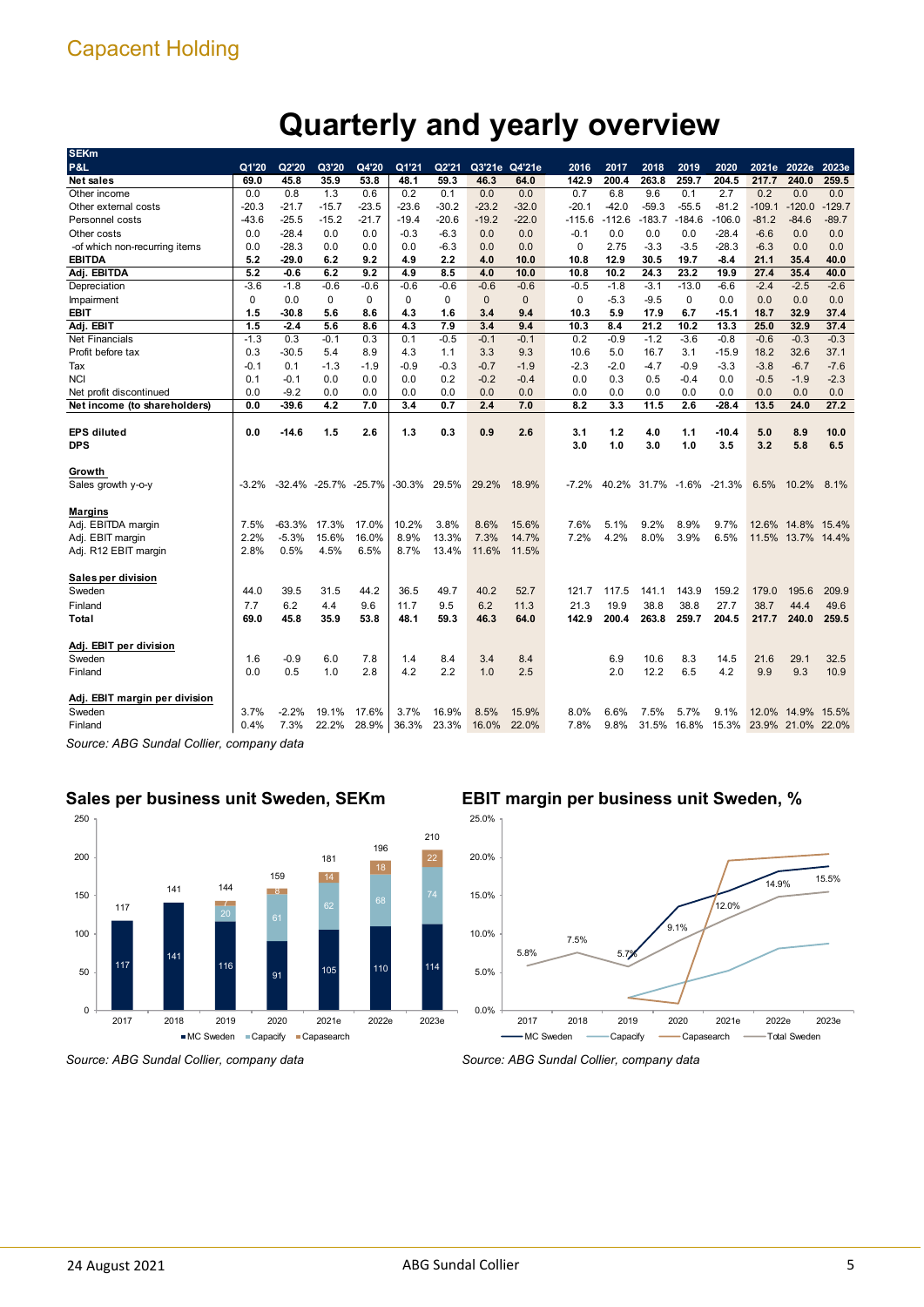### **ESG profile**

#### **ESG initiatives**

Capacent is a management consultancy firm with a presence in Sweden, Finland and Iceland. The company's core business is to improve its customers' cash flow and profitability, but it also offers other services. In regards to ESG, Capacent has introduced a Gender Equality Roadmap, which is used to help customers improve gender equality and can be used to identify structures related to gender within organisations. Capacent has made gender diversity a priority, with equal representation on the board and with the majority of new recruits being female. The largest service offering is within operational excellence, where Capacent works side by side with its clients, helping them become more efficient and at the same time minimising their environmental footprints. An example is a project that focuses on emissions and the cost efficient supply chain process, by reviewing the optimal way to serve the customer and optimising the transportation routes while decreasing lead times across the chain. In order to attract qualified employees, the company is constantly trying to improve the satisfaction and development of the workforce. Capacent focuses on employee's health and wellbeing through various policies. No previous ESG incidents have been reported.

#### **Risks and opportunities**

Capacent currently does not present information on its ESG profile to investors and stakeholders, meaning there is room for improvement in this regard. In addition, Capacent has not stated any targets on ESG metrics and does not provide ESG data to the public. There is therefore an opportunity for the company to improve its ESG profile and by doing so, its reputation as a service provider and employer.

| Social and governance data                                   |       |       |            |
|--------------------------------------------------------------|-------|-------|------------|
|                                                              | 2018  | 2019  | 2020       |
| Women in workforce %                                         | 34    | 39    | 35         |
| Women in management %                                        | 0     | 0     | O          |
| Women in board %                                             | 20    | 50    | 50         |
| CEO salary, SEKm p.a.                                        | 1.576 | 1.456 | 1.491      |
| Employee turnover %                                          | na    | na    | na         |
| Employee absence %                                           | na    | na    | na         |
| Person responsible for sustainability:<br>Senior management: |       |       | CEO<br>Yes |

| Key issues*                   | <b>ABGSC weight</b> |
|-------------------------------|---------------------|
| <b>Environment</b>            | 10%                 |
| Climate change                |                     |
| Carbon emissions              |                     |
| Pollution and waste           |                     |
| Social                        | 60%                 |
| Human capital                 |                     |
| Labour management             |                     |
| Health and safety             |                     |
| Governance                    | 30%                 |
| Corporate governance          |                     |
| <b>Business ethics</b>        |                     |
| Corporate behaviour           |                     |
| <b>Previous ESG incidents</b> |                     |
| None                          |                     |
| <b>Exposure to ESG Trends</b> |                     |
|                               |                     |

Gender diversity

\*based on the MSCI framework but not using all the parameters.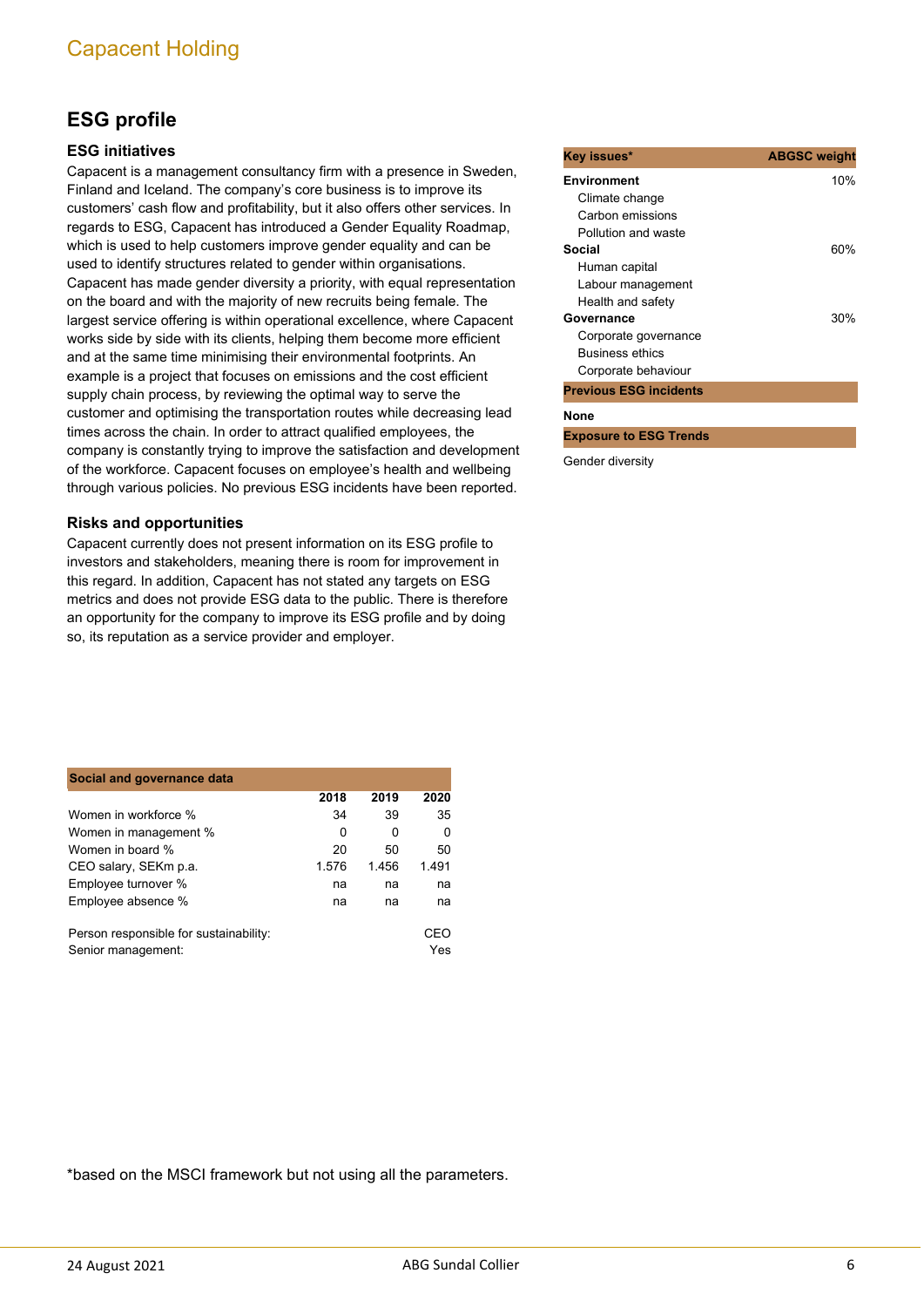| <b>Income Statement (SEKm)</b>      | Q1 2020        | Q2 2020  | Q3 2020 | Q4 2020        | Q1 2021     | Q2 2021        | Q3 2021e       | Q4 2021e       |
|-------------------------------------|----------------|----------|---------|----------------|-------------|----------------|----------------|----------------|
| Sales                               | 69             | 46       | 36      | 54             | 48          | 59             | 46             | 64             |
| COGS                                | $\mathbf 0$    | 0        | 0       | $\Omega$       | $\mathbf 0$ | $\mathbf 0$    | $\mathbf 0$    | $\mathbf 0$    |
| Gross profit                        | 69             | 46       | 36      | 54             | 48          | 59             | 46             | 64             |
| Other operating items               | $-64$          | $-75$    | $-30$   | $-45$          | $-43$       | $-57$          | $-42$          | $-54$          |
| <b>EBITDA</b>                       | 5              | $-29$    | 6       | 9              | 5           | $\mathbf 2$    | 4              | 10             |
| Depreciation and amortisation       | -4             | $-2$     | $-1$    | $-1$           | $-1$        | $-1$           | $-1$           | $-1$           |
| <b>EBITA</b>                        | $\overline{2}$ | $-31$    | 6       | 9              | 4           | $\overline{2}$ | 3              | 9              |
| EO items                            | 0              | 0        | 0       | $-3$           | 0           | $-3$           | $-3$           | $\mathbf 0$    |
| Impairment and PPA amortisation     | $\mathbf 0$    | 0        | 0       | $\mathbf 0$    | 0           | $\mathbf 0$    | $\mathbf 0$    | $\mathbf 0$    |
| <b>EBIT</b>                         | $\mathbf{2}$   | $-31$    | 6       | 9              | 4           | $\overline{2}$ | 3              | 9              |
| Net financial items                 | $-1$           | 0        | -0      | 0              | 0           | $-1$           | $-0$           | $-0$           |
| Pretax profit                       | 0              | $-31$    | 5       | 9              | 4           | 1              | 3              | 9              |
| Tax                                 | -0             | 0        | $-1$    | $-2$           | $-1$        | -0             | $-1$           | $-2$           |
| Net profit                          | 0              | $-30$    | 4       | 7              | 3           | 1              | 3              | $\overline{7}$ |
| Minority interest                   | 0              | $-0$     | -0      | $-0$           | -0          | 0              | $-0$           | $-0$           |
| Net profit discontinued             | $\mathbf 0$    | -9       | 0       | $\mathbf 0$    | 0           | 0              | $\mathbf 0$    | $\mathbf 0$    |
| Net profit to shareholders          | $\mathbf{0}$   | $-40$    | 4       | $\overline{7}$ | 3           | 1              | $\overline{2}$ | $\overline{7}$ |
| <b>EPS</b>                          | 0.09           | $-13.30$ | 1.38    | 2.33           | 1.13        | 0.35           | 0.81           | 2.33           |
| <b>EPS Adj</b>                      | 0.09           | $-10.21$ | 1.38    | 2.33           | 1.13        | 0.35           | 0.81           | 2.33           |
| Total extraordinary items after tax | $\mathbf 0$    | 0        | 0       | $-3$           | $\mathbf 0$ | $-3$           | -3             | $\mathbf 0$    |
| Tax rate (%)                        | 48.5           | 0.3      | 23.5    | 21.8           | 21.5        | 24.7           | 20.6           | 20.6           |
| Gross margin (%)                    | 100.0          | 100.0    | 100.0   | 100.0          | 100.0       | 100.0          | 100.0          | 100.0          |
| EBITDA margin (%)                   | 7.5            | $-63.3$  | 17.3    | 17.0           | 10.2        | 3.8            | 8.6            | 15.6           |
| EBITA margin (%)                    | 2.2            | $-67.2$  | 15.6    | 16.0           | 8.9         | 2.8            | 7.3            | 14.7           |
| EBIT margin (%)                     | 2.2            | $-67.2$  | 15.6    | 16.0           | 8.9         | 2.8            | 7.3            | 14.7           |
| Pretax margin (%)                   | 0.4            | $-66.7$  | 15.2    | 16.6           | 9.0         | 1.9            | 7.2            | 14.6           |
| Net margin (%)                      | 0.2            | $-66.5$  | 11.6    | 13.0           | 7.1         | 1.4            | 5.7            | 11.6           |
| Growth rates Y/Y                    | Q1 2020        | Q2 2020  | Q3 2020 | Q4 2020        | Q1 2021     | Q2 2021        | Q3 2021e       | Q4 2021e       |
| Sales growth (%)                    | $-3.2$         | $-32.4$  | $-25.7$ | $-25.7$        | $-30.3$     | 29.5           | 29.2           | 18.9           |
| EBITDA growth (%)                   | $-29.5$        | -chg     | $+chg$  | $-2.7$         | $-5.2$      | +chg           | $-35.7$        | 8.9            |
| EBIT growth (%)                     | $-65.5$        | -chg     | $+chg$  | 60.3           | 178.6       | +chq           | $-39.5$        | 9.4            |
| Net profit growth (%)               | $-95.0$        | -chg     | $+chg$  | 100.8          | 2,375.4     | $+chg$         | $-36.4$        | 6.3            |
| EPS growth (%)                      | $-95.0$        | -chg     | $+chg$  | 100.8          | 2,375.4     | $+chg$         | $-36.4$        | 6.3            |
| Adj earnings numbers                | Q1 2020        | Q2 2020  | Q3 2020 | Q4 2020        | Q1 2021     | Q2 2021        | Q3 2021e       | Q4 2021e       |
| EBITDA Adj                          | 5              | $-29$    | 6       | 12             | 5           | 5              | 7              | 10             |
| EBITDA Adj margin (%)               | 7.5            | $-63.3$  | 17.3    | 22.1           | 10.2        | 8.0            | 14.9           | 15.6           |
| EBITA Adj                           | $\overline{c}$ | $-31$    | 6       | 11             | 4           | 4              | 6              | 9              |
| EBITA Adj margin (%)                | 2.2            | $-67.2$  | 15.6    | 21.0           | 8.9         | 7.0            | 13.6           | 14.7           |
| <b>EBIT Adj</b>                     | $\overline{c}$ | $-31$    | 6       | 11             | 4           | 4              | 6              | 9              |
| EBIT Adj margin (%)                 | 2.2            | $-67.2$  | 15.6    | 21.0           | 8.9         | 7.0            | 13.6           | 14.7           |
| Pretax profit Adj                   | 0              | $-31$    | 5       | 12             | 4           | 4              | 6              | 9              |
| Net profit Adj                      | $\Omega$       | $-30$    | 4       | 10             | 3           | 3              | 6              | 7              |
| Net profit to shareholders Adj      | 0              | $-31$    | 4       | 10             | 3           | 4              | 5              | $\overline{7}$ |
| Net Adj margin (%)                  | 0.2            | $-66.5$  | 11.6    | 18.0           | 7.1         | 5.7            | 12.0           | 11.6           |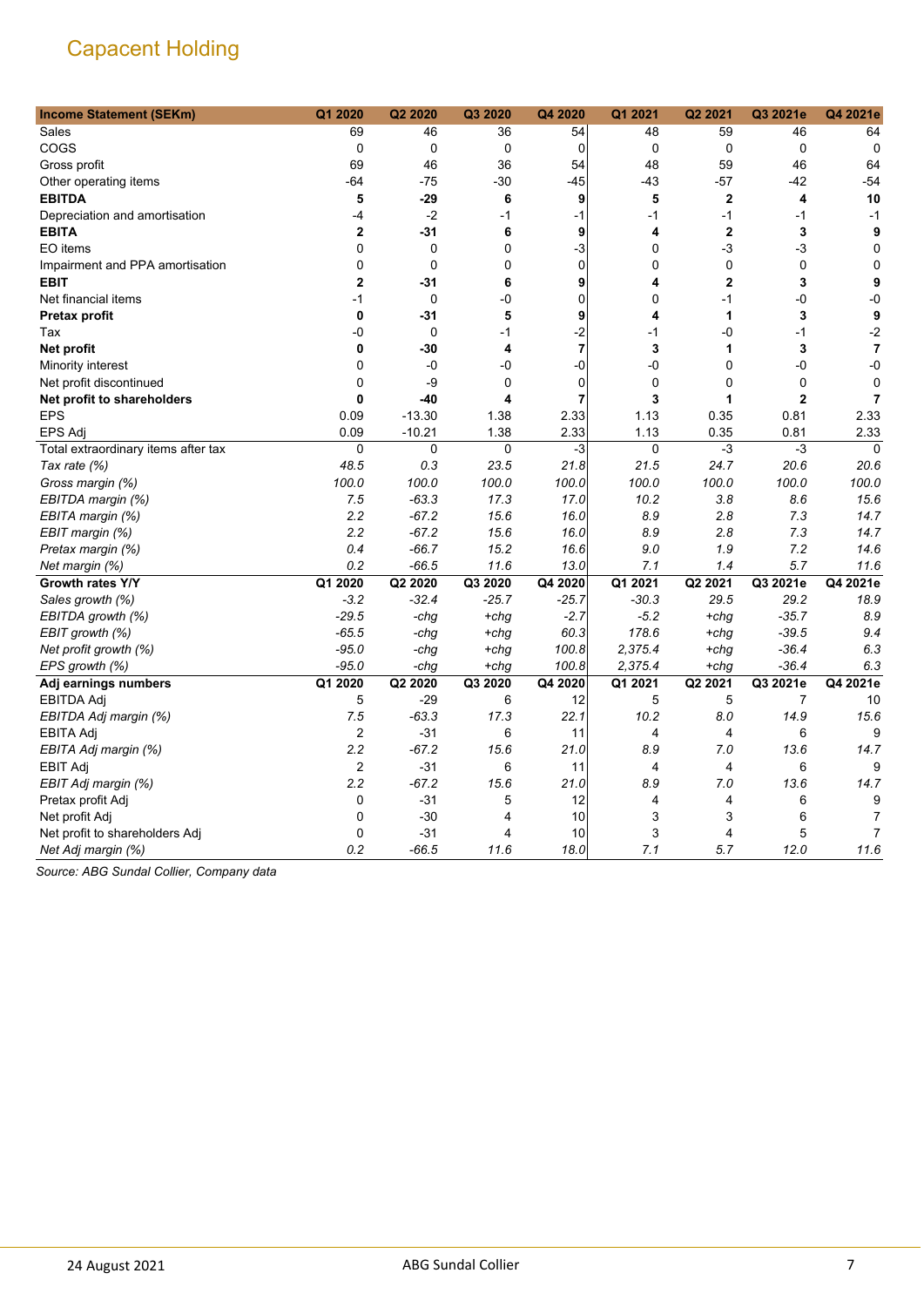| <b>Income Statement (SEKm)</b>      | 2014        | 2015    | 2016     | 2017      | 2018   | 2019                    | 2020        | 2021e       | 2022e       | 2023e       |
|-------------------------------------|-------------|---------|----------|-----------|--------|-------------------------|-------------|-------------|-------------|-------------|
| Sales                               | 138         | 154     | 143      | 200       | 264    | 260                     | 204         | 218         | 240         | 259         |
| COGS                                | 0           | 0       | 0        | 0         | 0      | 0                       | 0           | 0           | 0           | $\mathbf 0$ |
| Gross profit                        | 138         | 154     | 143      | 200       | 264    | 260                     | 204         | 218         | 240         | 259         |
| Other operating items               | $-125$      | $-137$  | $-132$   | $-187$    | $-243$ | $-240$                  | $-213$      | $-197$      | $-205$      | $-219$      |
| <b>EBITDA</b>                       | 14          | 17      | 11       | 13        | 21     | 20                      | -8          | 21          | 35          | 40          |
| Depreciation and amortisation       | $-1$        | $-1$    | $-0$     | $-2$      | $-3$   | $-13$                   | $-7$        | $-2$        | $-3$        | $-3$        |
| Of which leasing depreciation       | $\mathbf 0$ | 0       | 0        | $\pmb{0}$ | 0      | $-13$                   | $-7$        | $-2$        | $-2$        | $-2$        |
| <b>EBITA</b>                        | 13          | 17      | 10       | 11        | 18     | $\overline{\mathbf{r}}$ | $-15$       | 19          | 33          | 37          |
| EO items                            | $\mathbf 0$ | $-2$    | 0        | 3         | $-3$   | $-4$                    | $-28$       | $-6$        | 0           | 0           |
| Impairment and PPA amortisation     | $\Omega$    | 0       | $\Omega$ | -5        | 0      | 0                       | $\mathbf 0$ | $\mathbf 0$ | $\mathbf 0$ | 0           |
| <b>EBIT</b>                         | 13          | 17      | 10       | 6         | 18     | 7                       | -15         | 19          | 33          | 37          |
| Net financial items                 | $-1$        | $-0$    | 0        | $-1$      | $-1$   | $-4$                    | $-1$        | $-1$        | $-0$        | $-0$        |
| <b>Pretax profit</b>                | 12          | 16      | 11       | 5         | 17     | 3                       | -16         | 18          | 33          | 37          |
| Tax                                 | $-2$        | $-3$    | $-2$     | $-2$      | $-5$   | $-1$                    | $-3$        | -4          | $-7$        | -8          |
| Net profit                          | 10          | 14      | 8        | 3         | 12     | $\mathbf 2$             | -19         | 14          | 26          | 29          |
| Minority interest                   | 0           | 0       | 0        | 0         | 0      | -0                      | -0          | -1          | $-2$        | $-2$        |
| Net profit discontinued             | $\mathbf 0$ | 0       | 0        | 0         | 0      | 0                       | $\mathbf 0$ | 0           | 0           | 0           |
| Net profit to shareholders          | 10          | 14      | 8        | 3         | 12     | 2                       | $-19$       | 14          | 24          | 27          |
| <b>EPS</b>                          | 3.71        | 5.12    | 3.11     | 1.23      | 4.16   | 0.64                    | $-7.05$     | 5.08        | 8.85        | 10.02       |
| <b>EPS Adj</b>                      | 3.71        | 5.76    | 3.11     | 2.17      | 5.27   | 1.93                    | 3.39        | 7.38        | 8.85        | 10.02       |
| Total extraordinary items after tax | 0           | $-2$    | 0        | 3         | $-3$   | $-4$                    | $-28$       | -6          | 0           | $\Omega$    |
| Leasing payments                    | 0           | 0       | 0        | 0         | 0      | $-13$                   | $-7$        | $-2$        | $-2$        | $-2$        |
| Tax rate (%)                        | 17.9        | 17.6    | 22.2     | 39.5      | 28.2   | 29.9                    | 20.5        | 21.1        | 20.6        | 20.6        |
| Gross margin (%)                    | 100.0       | 100.0   | 100.0    | 100.0     | 100.0  | 100.0                   | 100.0       | 100.0       | 100.0       | 100.0       |
| EBITDA margin (%)                   | 9.8         | 11.2    | 7.6      | 6.5       | 7.9    | 7.6                     | -4.1        | 9.7         | 14.8        | 15.4        |
| EBITA margin (%)                    | 9.4         | 10.8    | 7.2      | 5.6       | 6.8    | 2.6                     | $-7.4$      | 8.6         | 13.7        | 14.4        |
| EBIT margin (%)                     | 9.4         | 10.8    | 7.2      | 2.9       | 6.8    | 2.6                     | $-7.4$      | 8.6         | 13.7        | 14.4        |
| Pretax margin (%)                   | 8.6         | 10.7    | 7.4      | 2.5       | 6.3    | 1.2                     | $-7.8$      | 8.3         | 13.6        | 14.3        |
| Net margin (%)                      | 7.1         | 8.8     | 5.7      | 1.5       | 4.5    | 0.8                     | $-9.4$      | 6.6         | 10.8        | 11.4        |
| Growth rates Y/Y                    | 2014        | 2015    | 2016     | 2017      | 2018   | 2019                    | 2020        | 2021e       | 2022e       | 2023e       |
| Sales growth (%)                    | 14.7        | 11.3    | $-7.2$   | 40.2      | 31.7   | $-1.6$                  | $-21.3$     | 6.5         | 10.2        | 8.1         |
| EBITDA growth (%)                   | 938.4       | 27.1    | $-37.2$  | 19.7      | 61.9   | $-6.1$                  | $-142.9$    | 350.0       | 67.7        | 13.0        |
| EBIT growth (%)                     | 2,212.0     | 28.9    | $-38.2$  | $-43.0$   | 204.5  | $-62.7$                 | $-325.7$    | 224.4       | 75.9        | 13.6        |
| Net profit growth (%)               | 6,072.6     | 38.2    | $-39.3$  | $-63.3$   | 297.7  | $-82.0$                 | $-985.6$    | 174.9       | 80.6        | 13.8        |
| EPS growth (%)                      | 6,072.5     | 38.2    | $-39.3$  | $-60.3$   | 238.0  | $-84.6$                 | $-1,200.3$  | 172.1       | 74.1        | 13.2        |
| Profitability                       | 2014        | 2015    | 2016     | 2017      | 2018   | 2019                    | 2020        | 2021e       | 2022e       | 2023e       |
| ROE (%)                             | 10.2        | 12.9    | 7.7      | 3.2       | 11.4   | 1.6                     | $-20.8$     | 17.4        | 27.0        | 26.5        |
| ROE Adj (%)                         | 10.2        | 14.5    | 7.7      | 5.6       | 14.5   | 4.8                     | 10.0        | 25.2        | 27.0        | 26.5        |
| ROCE (%)                            | 12.1        | 15.3    | 9.4      | 5.2       | 15.0   | 4.7                     | $-12.4$     | 22.1        | 34.5        | 33.7        |
| ROCE Adj(%)                         | 12.1        | 16.9    | 9.4      | 7.5       | 17.7   | 7.2                     | 10.9        | 29.5        | 34.5        | 33.7        |
| ROIC (%)                            | 10.3        | 14.3    | 8.3      | 3.2       | 11.2   | 3.6                     | $-16.9$     | 23.7        | 37.2        | 38.8        |
| ROIC Adj (%)                        | 10.3        | 15.8    | 8.3      | 4.6       | 13.3   | 5.4                     | 14.9        | 31.6        | 37.2        | 38.8        |
| Adj earnings numbers                | 2014        | 2015    | 2016     | 2017      | 2018   | 2019                    | 2020        | 2021e       | 2022e       | 2023e       |
| <b>EBITDA Adj</b>                   | 14          | 19      | 11       | 10        | 24     | 23                      | 20          | 27          | 35          | 40          |
| EBITDA Adj margin (%)               | 9.8         | 12.3    | 7.6      | 5.1       | 9.2    | 8.9                     | 9.7         | 12.6        | 14.8        | 15.4        |
| EBITDA lease Adj                    | 14          | 19      | 11       | 10        | 24     | 10                      | 13          | 26          | 34          | 38          |
| EBITDA lease Adj margin (%)         | 9.8         | 12.3    | 7.6      | 5.1       | 9.2    | 3.9                     | 6.5         | 11.8        | 14.1        | 14.8        |
| <b>EBITA Adj</b>                    | 13          | 18      | $10$     | 8         | 21     | 10                      | 13          | 25          | 33          | 37          |
| EBITA Adj margin (%)                | 9.4         | 11.9    | 7.2      | 4.2       | 8.0    | 3.9                     | 6.5         | 11.5        | 13.7        | 14.4        |
| <b>EBIT Adj</b>                     | 13          | 18      | $10$     | 8         | 21     | 10                      | 13          | 25          | 33          | 37          |
| EBIT Adj margin (%)                 | 9.4         | 11.9    | 7.2      | 4.2       | 8.0    | 3.9                     | 6.5         | 11.5        | 13.7        | 14.4        |
| Pretax profit Adj                   | 12          | 18      | 11       | 8         | 20     | 7                       | 12          | 24          | 33          | $37\,$      |
| Net profit Adj                      | 10          | 15      | 8        | 6         | 15     | 6                       | 9           | 21          | 26          | 29          |
| Net profit to shareholders Adj      | 10          | 15      | 8        | 6         | 16     | 5                       | 9           | 20          | 24          | 27          |
| Net Adj margin (%)                  | 7.1         | $9.9\,$ | $5.7\,$  | $2.8\,$   | 5.8    | 2.2                     | 4.5         | 9.5         | 10.8        | 11.4        |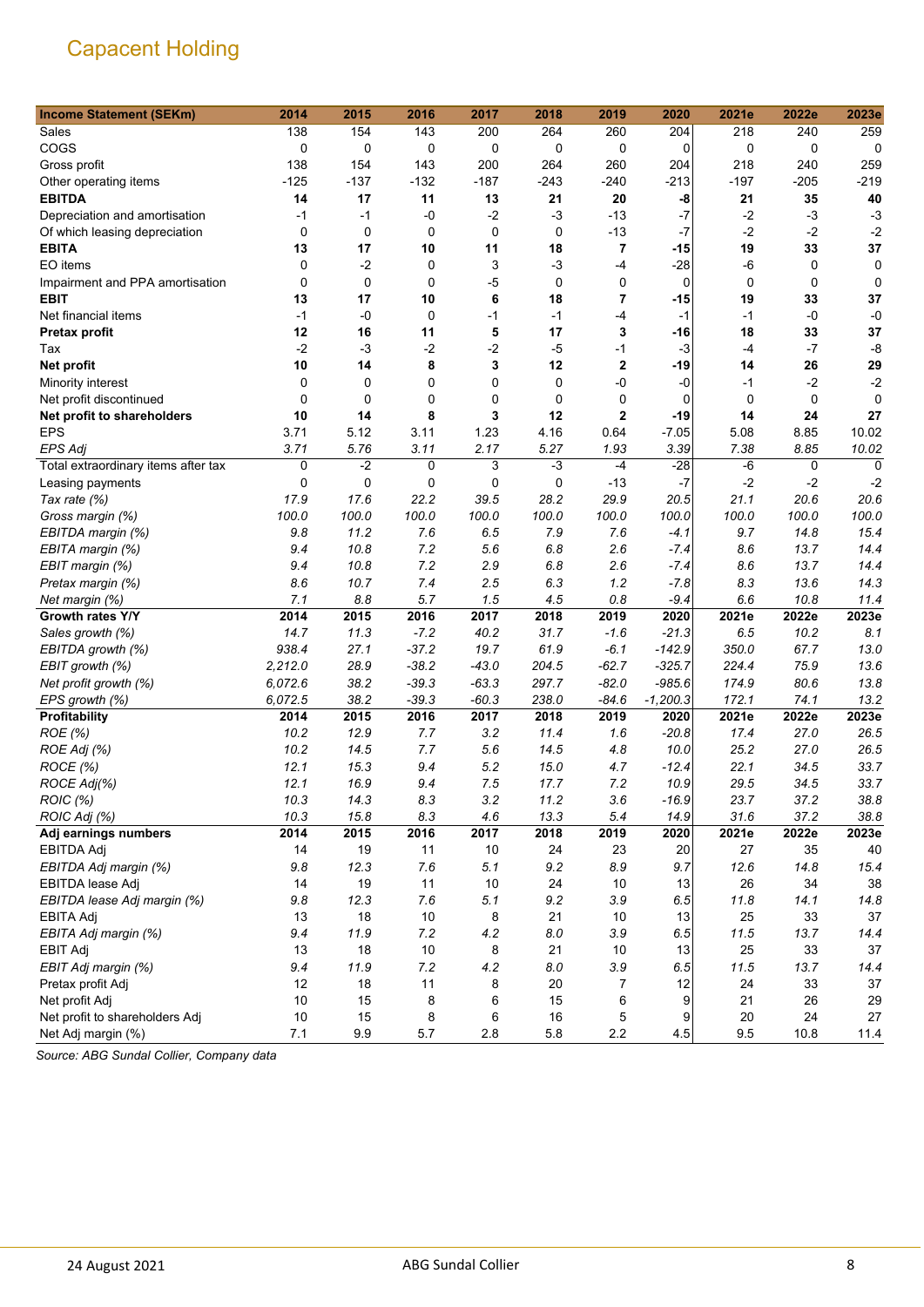| <b>Cash Flow Statement (SEKm)</b>     | 2014           | 2015           | 2016           | 2017        | 2018        | 2019        | 2020              | 2021e        | 2022e       | 2023e      |
|---------------------------------------|----------------|----------------|----------------|-------------|-------------|-------------|-------------------|--------------|-------------|------------|
| <b>EBITDA</b>                         | 14             | 17             | 11             | 13          | 21          | 20          | -8                | 21           | 35          | 40         |
| Net financial items                   | -1             | -0             | 0              | $-1$        | $-1$        | -4          | -1                | $-1$         | -0          | $-0$       |
| Paid tax                              | $-2$           | $-3$           | $-2$           | $-2$        | $-5$        | $-3$        | $-3$              | $-4$         | $-7$        | -8         |
| Non-cash items                        | $\mathbf 0$    | 3              | 1              | $-4$        | $\mathbf 0$ | $\mathbf 0$ | $\mathbf 0$       | 0            | 0           | 0          |
| Cash flow before change in WC         | 10             | 17             | 10             | 6           | 15          | 13          | $-12$             | 17           | 28          | 32         |
| Change in WC                          | $\overline{7}$ | 3              | $-7$           | 4           | 6           | $-10$       | 15                | $-6$         | $-6$        | $-2$       |
| <b>Operating cash flow</b>            | 17             | 20             | $\overline{2}$ | 10          | 21          | 3           | 3                 | 11           | 22          | 30         |
| CAPEX tangible fixed assets           | 1              | $-0$           | $-1$           | $-10$       | $-3$        | $-6$        | $-2$              | $-3$         | $-3$        | $-3$       |
| CAPEX intangible fixed assets         | 0              | $\mathbf 0$    | 0              | 0           | 0           | $\mathbf 0$ | 0                 | 0            | 0           | 0          |
| Acquisitions and disposals            | $\mathbf 0$    | $\mathbf 0$    | 0              | 0           | 0           | 0           | 0                 | 0            | $\mathbf 0$ | 0          |
| Free cash flow                        | 18             | 20             | $\overline{2}$ | -1          | 18          | -3          | 1                 | 8            | 19          | 27         |
| Dividend paid                         | 0              | -6             | $-13$          | -8          | $-3$        | $-8$        | 0                 | $-10$        | -9          | $-16$      |
| Share issues and buybacks             | 0              | 0              | $\mathbf 0$    | $\mathbf 0$ | $\mathbf 0$ | $\mathbf 0$ | 0                 | 0            | 0           | 0          |
| Lease liability amortisation          | 0              | 0              | 0              | 0           | $\mathbf 0$ | $-13$       | $-7$              | $-2$         | $-2$        | -2         |
| Other non cash items                  | -0             | $-0$           | 0              | -14         | 10          | $-33$       | 74                | -0           | 0           | 0          |
| <b>Balance Sheet (SEKm)</b>           | 2014           | 2015           | 2016           | 2017        | 2018        | 2019        | 2020              | 2021e        | 2022e       | 2023e      |
| Goodwill                              | 92             | 92             | 92             | 111         | 102         | 102         | 67                | 67           | 67          | 67         |
| Other intangible assets               | 0              | 0              | 0              | 5           | 4           | 8           | 3                 | 3            | 3           | 3          |
| Tangible fixed assets                 |                | 1              | 1              | 2           | 4           | 4           |                   | 2            | 4           | 7          |
| Right-of-use asset                    | 0              | $\mathbf 0$    | 0              | 0           | 0           | 35          | 4                 | 4            | 4           | 4          |
| Total other fixed assets              | 5              | $\overline{2}$ | $\overline{2}$ | 3           | 2           | 2           | 1                 | $\mathbf{1}$ | 1           |            |
| <b>Fixed assets</b>                   | 99             | 95             | 96             | 122         | 112         | 150         | 75                | 77           | 79          | 81         |
|                                       | $\mathbf 0$    | $\mathbf 0$    | $\mathbf 0$    | 0           | $\mathbf 0$ | $\mathbf 0$ | $\mathbf 0$       | 0            | $\mathbf 0$ | 0          |
| Inventories<br>Receivables            |                | 38             | 37             | 56          | 61          | 62          |                   | 39           | 48          |            |
|                                       | 29<br>0        | 0              | 0              | 0           | 0           | 0           | 33<br>$\mathbf 0$ | 0            | 0           | 52<br>0    |
| Other current assets                  | 6              | 20             | 6              | 6           |             | 5           | 24                | 21           | 30          |            |
| Cash and liquid assets                |                |                |                |             | 15          |             |                   |              |             | 39         |
| <b>Total assets</b>                   | 134<br>102     | 152<br>108     | 139<br>105     | 184<br>104  | 187<br>113  | 217<br>106  | 132<br>77         | 137          | 157<br>97   | 172<br>108 |
| Shareholders equity                   |                |                |                |             |             |             |                   | 81           |             |            |
| Minority                              | 0              | $\mathbf 0$    | $\mathbf 0$    | 1           | 1           | 1           | 0                 | $\mathbf{1}$ | 3           | 5          |
| <b>Total equity</b>                   | 102            | 108            | 105            | 105         | 114         | 107         | 78                | 82           | 100         | 113        |
| Long-term debt                        | 4              | 4              | 0              | 3           | 0           | 0           | 0                 | 0            | 0           | 0          |
| Pension debt                          | 0              | 0              | 0              | 0           | 0           | 0           | 0                 | 0            | 0           | 0          |
| Convertible debt                      | 0              | 0              | 0              | 0           | 0           | 0           | 0                 | 0            | 0           | 0          |
| Leasing liability                     | 0              | $\mathbf 0$    | 0              | 0           | 0           | 37          | 4                 | 4            | 4           | 4          |
| Total other long-term liabilities     | 0              | $\mathbf 0$    | 0              | 10          | 1           | $\mathbf 0$ | 0                 | 0            | 0           | 0          |
| Short-term debt                       | 0              | $\mathbf 0$    | $\overline{2}$ | 11          | 6           | 17          | 0                 | 0            | $\mathbf 0$ | 0          |
| Accounts payable                      | 28             | 40             | 33             | 55          | 66          | 56          | 49                | 50           | 53          | 54         |
| Other current liabilities             | $\mathbf 0$    | $\mathbf 0$    | 0              | 0           | 0           | 0           | 0                 | 0            | $\mathbf 0$ | 0          |
| <b>Total liabilities and equity</b>   | 134            | 152            | 139            | 184         | 187         | 217         | 132               | 137          | 157         | 172        |
| Net IB debt                           | $-2$           | $-16$          | $-4$           | 8           | -9          | 49          | $-19$             | -16          | $-25$       | $-35$      |
| Net IB debt excl. pension debt        | $-2$           | $-16$          | $-4$           | 8           | -9          | 49          | $-19$             | -16          | $-25$       | $-35$      |
| Net IB debt excl. leasing             | -2             | $-16$          | -4             | 8           | -9          | 13          | $-24$             | $-21$        | $-30$       | $-39$      |
| Capital invested                      | 100            | 93             | 100            | 123         | 107         | 156         | 58                | 66           | 74          | 79         |
| Working capital                       | 1              | $-3$           | 5              | 1           | $-5$        | 6           | $-17$             | $-11$        | $-5$        | $-3$       |
| EV breakdown                          | 2014           | 2015           | 2016           | 2017        | 2018        | 2019        | 2020              | 2021e        | 2022e       | 2023e      |
| Market cap. diluted (m)               | na             | 106            | 119            | 93          | 144         | 113         | 98                | 163          | 163         | 163        |
| Net IB debt Adj                       | $-2$           | $-16$          | $-4$           | 8           | -9          | 49          | $-19$             | -16          | $-25$       | $-35$      |
| Market value of minority              | 0              | 0              | 0              | 0           | 1           | 1           | 0                 | 1            | 3           | 5          |
| Reversal of shares and participations | 0              | 0              | 0              | 0           | 0           | 0           | 0                 | 0            | 0           | 0          |
| Reversal of conv. debt assumed equity | 0              | 0              | 0              | 0           | $\mathbf 0$ | 0           | 0                 | 0            | 0           | 0          |
| EV                                    | na             | 90             | 115            | 102         | 136         | 163         | 79                | 148          | 140         | 133        |
| <b>Capital efficiency</b>             | 2014           | 2015           | 2016           | 2017        | 2018        | 2019        | 2020              | 2021e        | 2022e       | 2023e      |
| Total assets turnover (%)             | 100.9          | 107.5          | 98.1           | 124.1       | 142.3       | 128.5       | 117.4             | 162.1        | 163.4       | 157.6      |
| Working capital/sales (%)             | 3.2            | $-0.4$         | 0.8            | 1.4         | $-0.8$      | 0.1         | $-2.7$            | $-6.3$       | $-3.3$      | $-1.4$     |
| Financial risk and debt service       | 2014           | 2015           | 2016           | 2017        | 2018        | 2019        | 2020              | 2021e        | 2022e       | 2023e      |
| Net debt/equity                       | $-0.02$        | $-0.14$        | $-0.04$        | 0.08        | $-0.08$     | 0.46        | $-0.25$           | $-0.20$      | $-0.25$     | $-0.31$    |
| Net debt/market cap                   | na             | $-0.16$        | $-0.03$        | 0.08        | $-0.07$     | 0.38        | $-0.25$           | $-0.10$      | $-0.16$     | $-0.21$    |
| Equity ratio (%)                      | 75.8           | 71.0           | 75.2           | 57.1        | 61.0        | 49.3        | 59.2              | 60.2         | 63.5        | 65.8       |
| Net IB debt adj./equity               | $-0.02$        | $-0.14$        | $-0.04$        | 0.08        | $-0.08$     | 0.46        | $-0.25$           | $-0.20$      | $-0.25$     | $-0.31$    |
| Current ratio                         | 1.26           | 1.43           | 1.26           | 0.93        | 1.05        | 0.79        | 1.10              | 1.15         | 1.42        | 1.61       |
| EBITDA/net interest                   | 13.42          | 70.02          | $-44.14$       | 14.38       | 17.32       | 5.48        | $-10.23$          | 38.33        | 118.08      | 133.37     |
| Net IB debt/EBITDA                    | $-0.15$        | $-0.91$        | $-0.40$        | 0.65        | $-0.41$     | 2.51        | 2.30              | $-0.77$      | $-0.71$     | $-0.87$    |
| Net IB debt/EBITDA lease Adj          | $-0.15$        | $-0.83$        | $-0.40$        | 0.82        | $-0.36$     | 1.24        | $-1.80$           | $-0.81$      | $-0.88$     | $-1.02$    |
| Interest cover                        | 12.82          | 67.82          | $-42.11$       | 12.42       | 14.79       | 1.86        | $-18.22$          | 33.97        | 109.74      | 124.70     |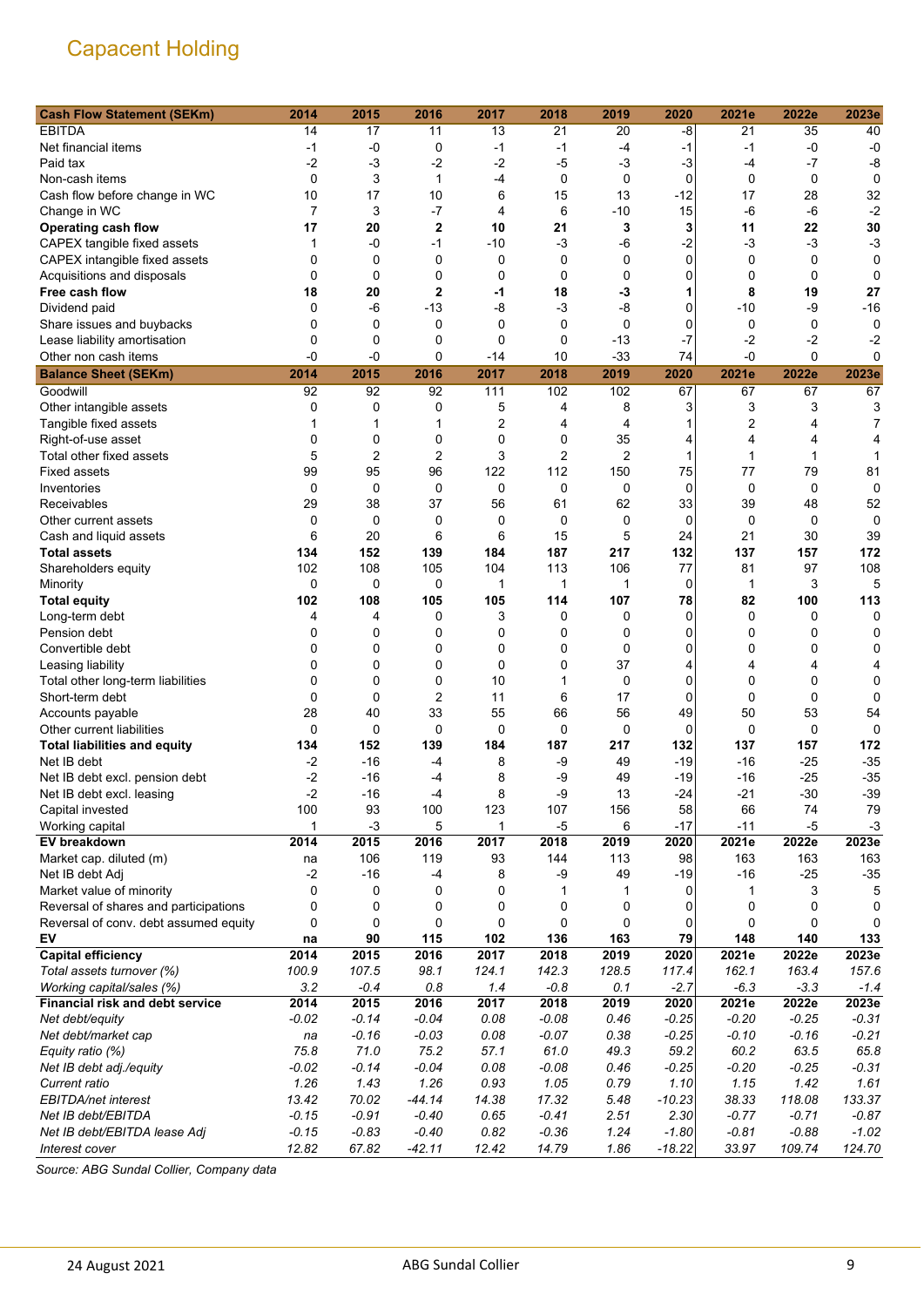| <b>Valuation and Ratios (SEKm)</b>         | 2014     | 2015     | 2016        | 2017        | 2018        | 2019     | 2020    | 2021e  | 2022e       | 2023e    |
|--------------------------------------------|----------|----------|-------------|-------------|-------------|----------|---------|--------|-------------|----------|
| Shares outstanding adj.                    | 3        | 3        | 3           | 3           | 3           | 3        | 3       | 3      | 3           | 3        |
| Fully diluted shares Adj                   | 3        | 3        | 3           | 3           | 3           | 3        | 3       | 3      | 3           | 3        |
| <b>EPS</b>                                 | 3.71     | 5.12     | 3.11        | 1.23        | 4.16        | 0.64     | $-7.05$ | 5.08   | 8.85        | 10.02    |
| Dividend per share Adj                     | 2.3      | 5.0      | 3.0         | 1.0         | 3.0         | 0        | 3.5     | 3.2    | 5.8         | 6.5      |
| EPS Adj                                    | 3.71     | 5.76     | 3.11        | 2.17        | 5.27        | 1.93     | 3.39    | 7.38   | 8.85        | 10.02    |
| <b>BVPS</b>                                | 38.46    | 40.89    | 39.58       | 38.41       | 41.61       | 39.11    | 28.52   | 30.00  | 35.62       | 39.88    |
| <b>BVPS Adj</b>                            | 3.42     | 6.27     | 4.49        | $-4.39$     | 2.70        | $-1.10$  | 2.97    | 4.44   | 10.06       | 14.32    |
| Net IB debt / share                        | $-0.7$   | $-5.9$   | $-1.7$      | 3.1         | $-3.2$      | 18.2     | $-7.1$  | $-6.0$ | $-9.3$      | $-12.8$  |
| Share price                                | na       | 40.00    | 45.10       | 34.30       | 48.10       | 41.60    | 36.00   | 60.00  | 60.00       | 60.00    |
| Market cap. (m)                            | na       | 106      | 119         | 93          | 131         | 113      | 98      | 163    | 163         | 163      |
| <b>Valuation</b>                           | 2014     | 2015     | 2016        | 2017        | 2018        | 2019     | 2020    | 2021e  | 2022e       | 2023e    |
| P/E                                        | na       | 7.8      | 14.5        | 27.8        | 11.6        | 64.9     | $-5.1$  | 11.8   | 6.8         | 6.0      |
| EV/sales                                   | na       | 0.59     | 0.80        | 0.51        | 0.52        | 0.63     | 0.39    | 0.68   | 0.59        | 0.51     |
| <b>EV/EBITDA</b>                           | na       | 5.2      | 10.6        | 7.8         | 6.5         | 8.3      | $-9.3$  | 7.0    | 4.0         | 3.3      |
| EV/EBITA                                   | na       | 5.4      | 11.1        | 9.1         | 7.6         | 24.4     | $-5.2$  | 7.9    | 4.3         | 3.6      |
| EV/EBIT                                    | na       | 5.4      | 11.1        | 17.3        | 7.6         | 24.4     | $-5.2$  | 7.9    | 4.3         | 3.6      |
| Dividend yield (%)                         | na       | 12.5     | 6.7         | 2.9         | 6.2         | 0        | 9.7     | 5.4    | 9.6         | 10.9     |
| FCF yield (%)                              | na       | 18.7     | 1.6         | $-0.8$      | 12.8        | $-2.6$   | 1.2     | 5.1    | 11.9        | 16.4     |
| Lease adj. FCF yield (%)                   | na       | 18.7     | 1.6         | $-0.8$      | 12.8        | $-14.1$  | $-5.5$  | 4.1    | 10.9        | 15.4     |
| P/BVPS                                     | na       | 0.98     | 1.14        | 0.89        | 1.16        | 1.06     | 1.26    | 2.00   | 1.68        | 1.50     |
| P/BVPS Adj                                 | na       | 6.38     | 10.05       | $-7.82$     | 17.80       | $-37.95$ | 12.14   | 13.51  | 5.96        | 4.19     |
| P/E Adj                                    | na       | 6.9      | 14.5        | 15.8        | 9.1         | 21.6     | 10.6    | 8.1    | 6.8         | 6.0      |
| EV/EBITDA Adj                              | na       | 4.8      | 10.6        | 10.0        | 5.6         | 7.0      | 4.0     | 5.4    | 4.0         | 3.3      |
| EV/EBITA Adj                               | na       | 4.9      | 11.1        | 12.0        | 6.4         | 16.0     | 5.9     | 5.9    | 4.3         | 3.6      |
| <b>EV/EBIT Adj</b>                         | na       | 4.9      | 11.1        | 12.0        | 6.4         | 16.0     | 5.9     | 5.9    | 4.3         | 3.6      |
| EV/cap. employed                           | na       | 0.8      | 1.1         | 0.9         | 1.1         | 1.0      | 1.0     | 1.7    | 1.4         | 1.1      |
| <b>Investment ratios</b>                   | 2014     | 2015     | 2016        | 2017        | 2018        | 2019     | 2020    | 2021e  | 2022e       | 2023e    |
| Capex/sales                                | $-0.8$   | 0.2      | 0.4         | 5.2         | 1.0         | 2.2      | 0.7     | 1.2    | 1.2         | 1.2      |
| Capex/depreciation                         | $-189.9$ | 58.7     | 105.4       | 585.7       | 84.9        | nm       | nm      | 326.6  | 342.9       | 353.0    |
| Capex tangibles/tangible fixed assets      | $-96.9$  | 27.7     | 52.6        | 435.6       | 66.3        | 135.8    | 266.1   | 109.6  | 65.1        | 46.8     |
| Capex intangibles/definite intangibles     | 0        | $\Omega$ | $\Omega$    | $\mathbf 0$ | $\mathbf 0$ | 0        | 0       | 0      | $\mathbf 0$ | $\Omega$ |
| Depreciation on intangibles/definite intar | 222.9    | 2,076.9  | 136.5       | 34.0        | 73.9        | 0        | 0       | 30.2   | 31.7        | 33.3     |
| Depreciation on tangibles/tangibles        | 0        | 0        | $\mathbf 0$ | 0           | $\mathbf 0$ | 0        | 0       | 0      | 0           | 0        |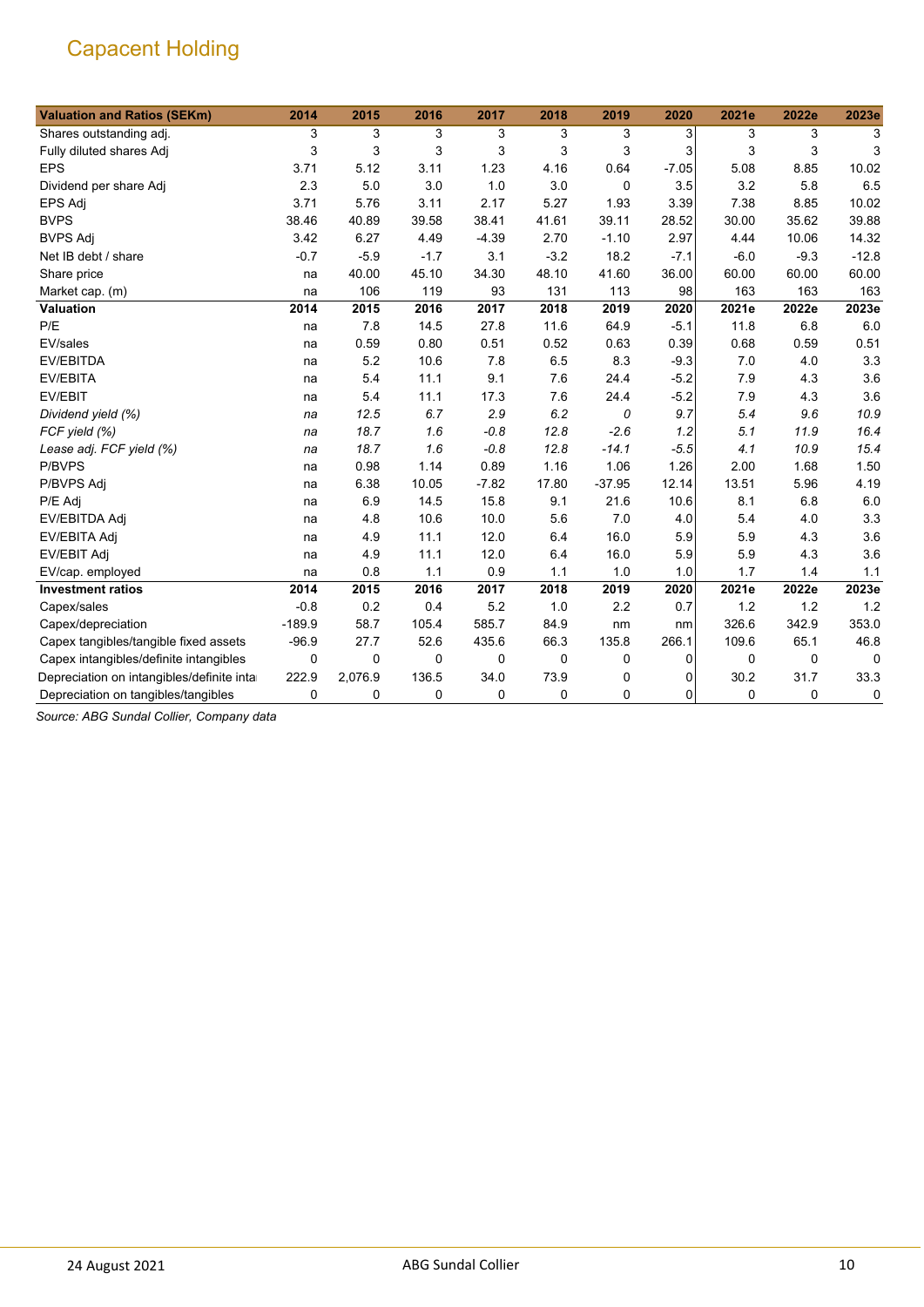#### **Analyst certification**

I/We, Stefan Knutsson, the author(s) of this report, certify that not withstanding the existence of any such potential conflicts of interests referred to below, the views expressed in this report accurately reflect my/our personal view about the companies and securities covered in this report.

#### **Analyst valuation methods**

ABG Sundal Collier analysts may publish valuation ranges for stocks covered under Company Sponsored Research. These valuation ranges rely on various valuation methods. One of the most frequently used methods is the valuation of a company by calculation of that company's discounted cash flow (DCF). Another valuation method is the analysis of a company's return on capital employed relative to its cost of capital. Finally, the analysts may analyse various valuation multiples (e.g. the P/E multiples and the EV/EBITDA multiples) relative to global industry peers. In special cases, particularly for property companies and investment companies, the ratio of price to net asset value is considered. Valuation ranges may be changed when earnings and cash flow forecasts are changed. They may also be changed when the underlying value of a company's assets changes (in the cases of investment companies, property companies or insurance companies) or when factors impacting the required rate of return change.

#### **Important Company Specific Disclosure**

The following disclosures relate to the relationship between ABG Sundal Collier and its affiliates and the companies covered by ABG Sundal Collier referred to in this research report.

Unless disclosed in this section, ABG Sundal Collier has no required regulatory disclosures to make in relation to an ownership position for the analyst(s) and members of the analyst's household, ownership by ABG Sundal Collier, ownership in ABG Sundal Collier by the company(ies) to whom the report(s) refer(s) to, market making, managed or co-managed public offerings, compensation for provision of certain services, directorship of the analyst, or a member of the analyst's household, or in relation to any contractual obligations to the issuance of this research report.

ABG Sundal Collier has undertaken a contractual obligation to issue this report and receives predetermined compensation from the company covered in this report.

ABG Sundal Collier is not aware of any other actual, material conflicts of interest of the analyst or ABG Sundal Collier of which the analyst knows or has reason to know at the time of the publication of this report.

Production of report: 24/08/2021 14:53 CET.

All prices are as of market close on 23 August, 2021 unless otherwise noted.

#### **Disclaimer**

This document has been prepared by ABG Sundal Collier which is the marketing name referring to all or any of ABG Sundal Collier ASA, ABG Sundal Collier AB or ABG Sundal Collier Partners LLP and any of their affiliated or associated companies and their directors, officers, representatives and employees.

This research product is commissioned and paid for by the company covered in this report. As such, this report is deemed to constitute an acceptable minor non-monetary benefit (i.e. not investment research) as defined in MiFID II.

This research product has not been prepared in accordance with legal requirements designed to promote the independence of investment research and is not subject to any prohibition on dealing ahead of the dissemination.

This report is provided solely for the information and use of investors who are able to make their own investment decisions without undue reliance on this report. The information contained herein does not apply to, and should not be relied upon by, investors with no or limited experience and knowledge from investments in financial instruments. This report is for distribution only under such circumstances as may be permitted by applicable law. Research reports prepared by ABG Sundal Collier are for information purposes only. ABG Sundal Collier accepts no liability whatsoever for any losses arising from any use of this report or its contents. This report is not to be used or considered as an offer to sell, or a solicitation of an offer to buy. The information herein has been obtained from, and any opinions herein are based upon, sources believed reliable, but ABG Sundal Collier makes no representation as to its accuracy or completeness and it should not be relied upon as such. All opinions and estimates herein reflect the judgment of ABG Sundal Collier on the date of this report and are subject to change without notice. Past performance is not indicative of future results.

This research report does not, and does not attempt to contain everything material that there is to be said about Capacent Holding.

The compensation of our research analysts is determined exclusively by research management and senior management, but not including investment banking management. Compensation is not based on specific investment banking revenues, however, it is determined from the profitability of the ABG Sundal Collier Group, which includes earnings from investment banking operations and other business. Investors should assume that ABG Sundal Collier is seeking or will seek investment banking or other business relationships with the companies in this report. The research analyst(s) responsible for the preparation of this report may interact with trading desk and sales personnel and other departments for the purpose of gathering, synthesizing and interpreting market information. From time to time, ABG Sundal Collier and its affiliates and any shareholders, directors, officers or employees thereof may (I) have a position in, or otherwise be interested in, any securities directly or indirectly connected to the subject of this report, or (II) perform investment banking or other services for, or solicit investment banking or other services from, a company mentioned in this report. ABG Sundal Collier relies on information barriers to control the flow of information contained in one or more areas of ABG Sundal Collier, into other areas, units, groups or affiliates of ABG Sundal Collier.

Norway: ABG Sundal Collier ASA is regulated by the Financial Supervisory Authority of Norway (Finanstilsynet); Sweden: ABG Sundal Collier AB is regulated by the Swedish Financial Supervisory Authority (Finansinspektionen); UK: This report is a communication made, or approved for communication in the UK, by ABG Sundal Collier Partners LLP, authorised and regulated by the Financial Conduct Authority in the conduct of its business. US: This report is being distributed in the United States in accordance with FINRA Rule 1050(f)(3)(B) by ABG Sundal Collier Inc., a FINRA member which accepts responsibility for its content. Research analysts are not registered/qualified as research analysts with FINRA or the NYSE, and are not associated persons of ABG Sundal Collier Inc. and therefore not subject to FINRA Rule 2241, the research analyst conflict rules. Research reports distributed in the U.S are intended solely for "major institutional investors", as defined under Rule 15a-6 of the Securities Exchange Act of 1934. Each U.S major institutional investor that receives a copy of this research report by its acceptance represents that it agrees it will not distribute this research report to any other person. Any U.S. major institutional investor receiving this report who wishes to effect